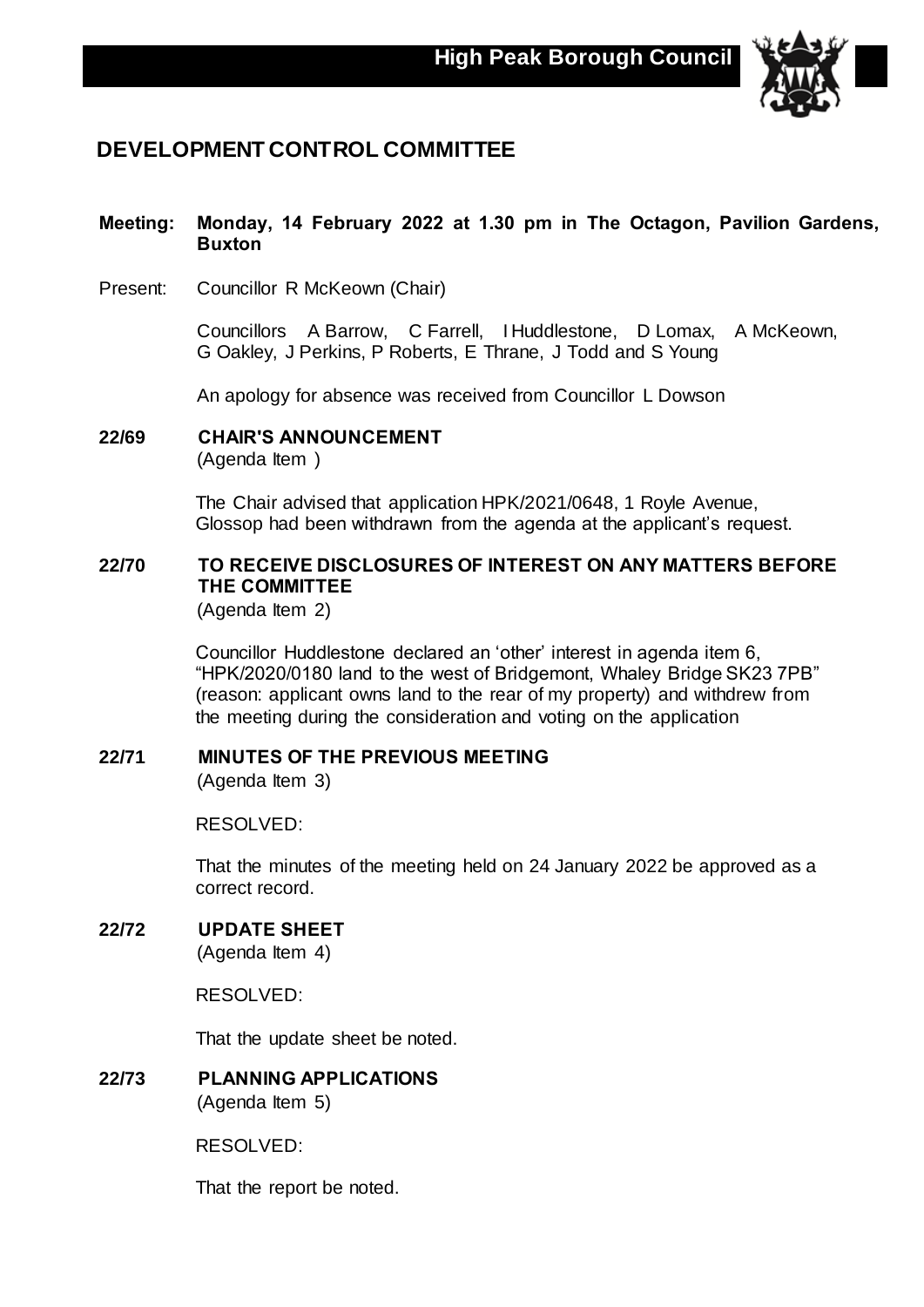$\alpha$ **(Having declared an interest, Councillor Huddlestone withdrew from the meeting and took no part in the consideration and voting on the application)**

## **22/74 HPK/2020/0180 - LAND TO THE WEST OF BRIDGEMONT, WHALEY BRIDGE, SK23 7PB**

(Agenda Item 6)

Application for Outline Planning Permission with details of access (all other matters reserved) for erection of up to 38 affordable dwellings

Applicant: Treville Properties Ltd and Great Places

The Committee viewed plans and photographs of the site.

The Committee were addressed by Ambrose Smith in objection to the application and Rawdon Gascoigne (applicant).

#### RESOLVED:

- 1. That the application be refused as set out in the report and with the additional two reasons for refusal as set out in the update sheet;
- 2. That in the event of any changes being needed to the wording of the committee's decision (such as to delete, vary or add conditions / informatives / planning obligations or reasons for approval / refusal) prior to the decision being issued, the Head of Development Services be delegated authority to do so in consultation with Chair of the Committee, provided that the changes do not exceed the substantive nature of the Committee's decision.

#### **(Councillor Huddlestone returned to the meeting)**

#### **22/75 HPK/2020/0064 - LAND OFF TRENCHARD DRIVE, BUXTON** (Agenda Item 7)

Application to vary planning condition 2 attached to Full Application Ref: HPK/2018/0315

Applicant: Persimmon Homes

The Committee viewed plans and photographs of the site and had undertaken a site visit.

The Committee were addressed by Marie Hutchinson and Elspeth Holliday in objection to the application, a submission was read out from Councillor Grooby (ward Councillor) also in objection to the application and from Adele Jacques (applicant).

#### RESOLVED:

That consideration of the application be deferred to enable the applicant to provide the LLFA with the outstanding details in relation to the discharge of